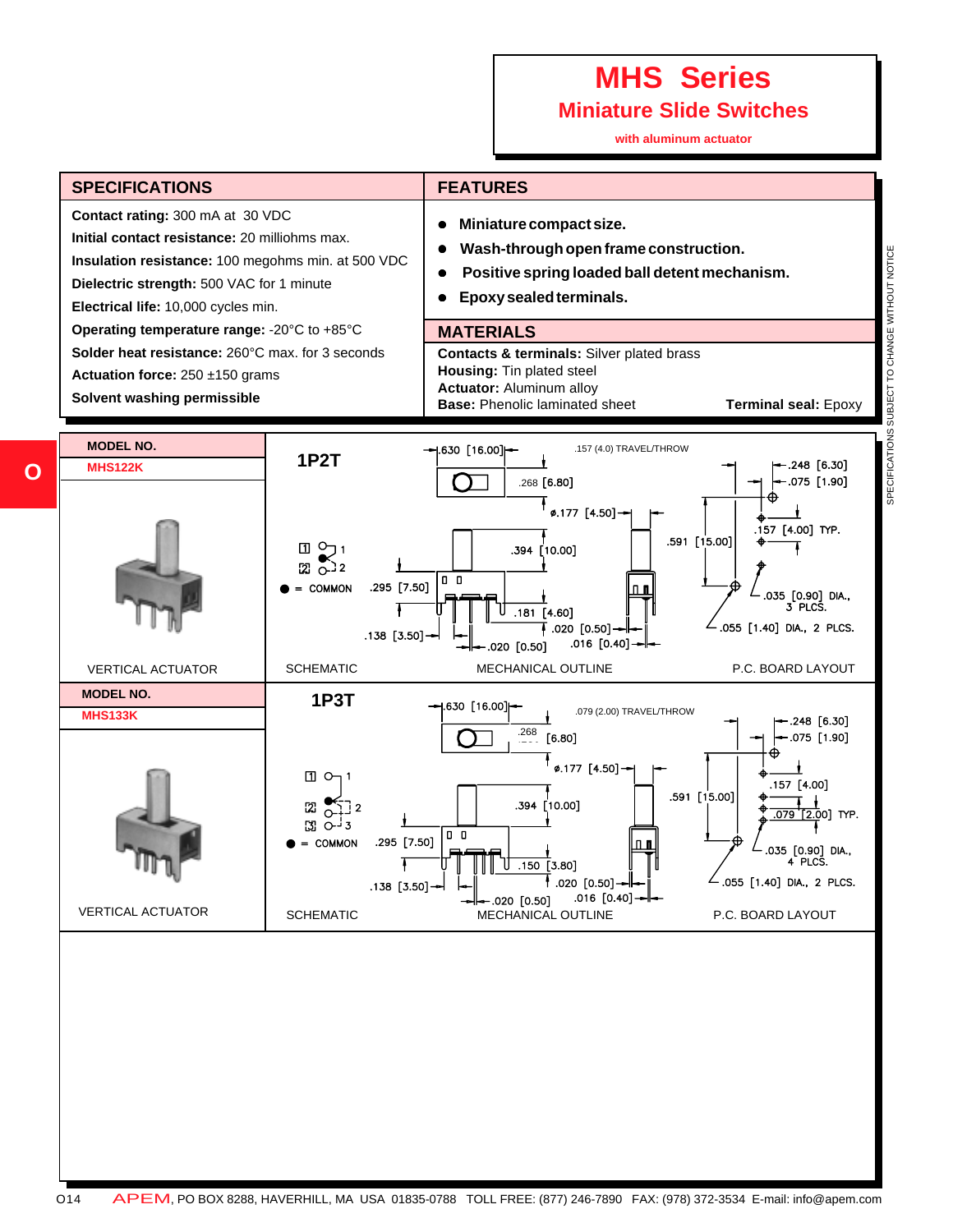# **MHS Series**

#### **Miniature Slide Switches**

**with aluminum actuator**

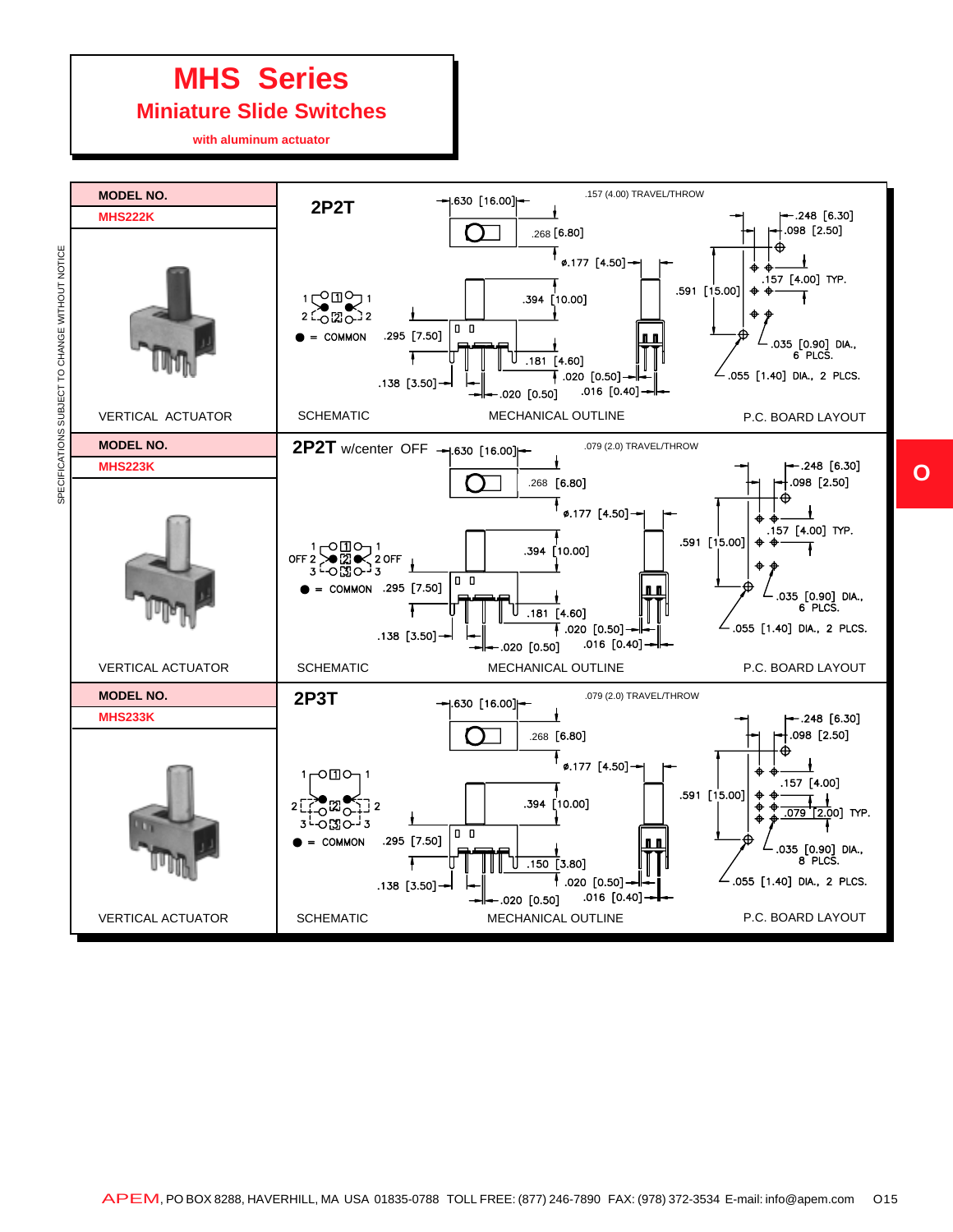

### **MHS Series Me<sup>w!</sup>** Miniature Slide Switches



SPECIFICATIONS SUBJECT TO CHANGE WITHOUT NOTICE SPECIFICATIONS SUBJECT TO CHANGE WITHOUT NOTICE

**O**

O16 APEM, PO BOX 8288, HAVERHILL, MA USA 01835-0788 TOLL FREE: (877) 246-7890 FAX: (978) 372-3534 E-mail: info@apem.com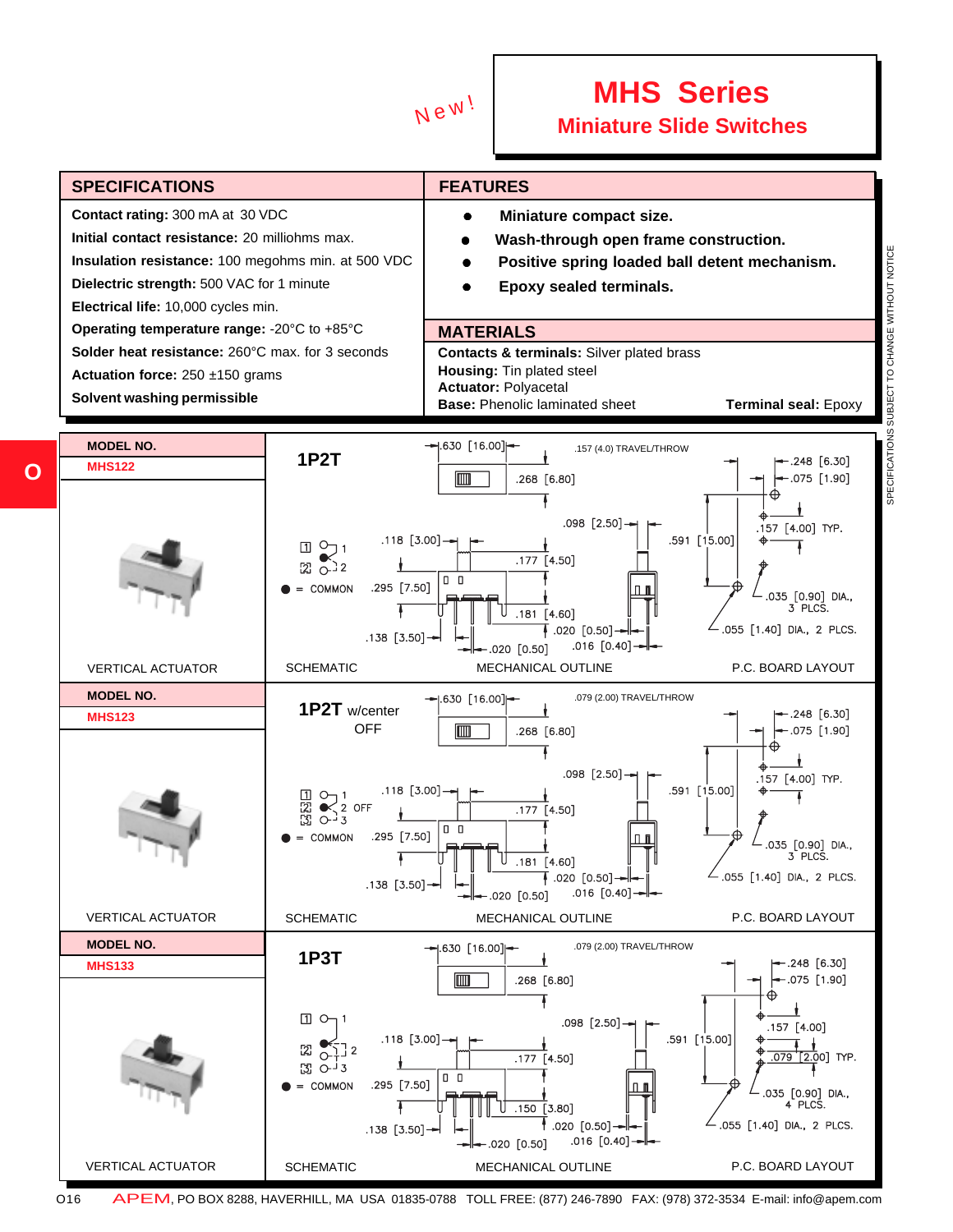### **MHS Series Miniature Slide Switches**

New!



APEM, PO BOX 8288, HAVERHILL, MA USA 01835-0788 TOLL FREE: (877) 246-7890 FAX: (978) 372-3534 E-mail: info@apem.com O17

**O**